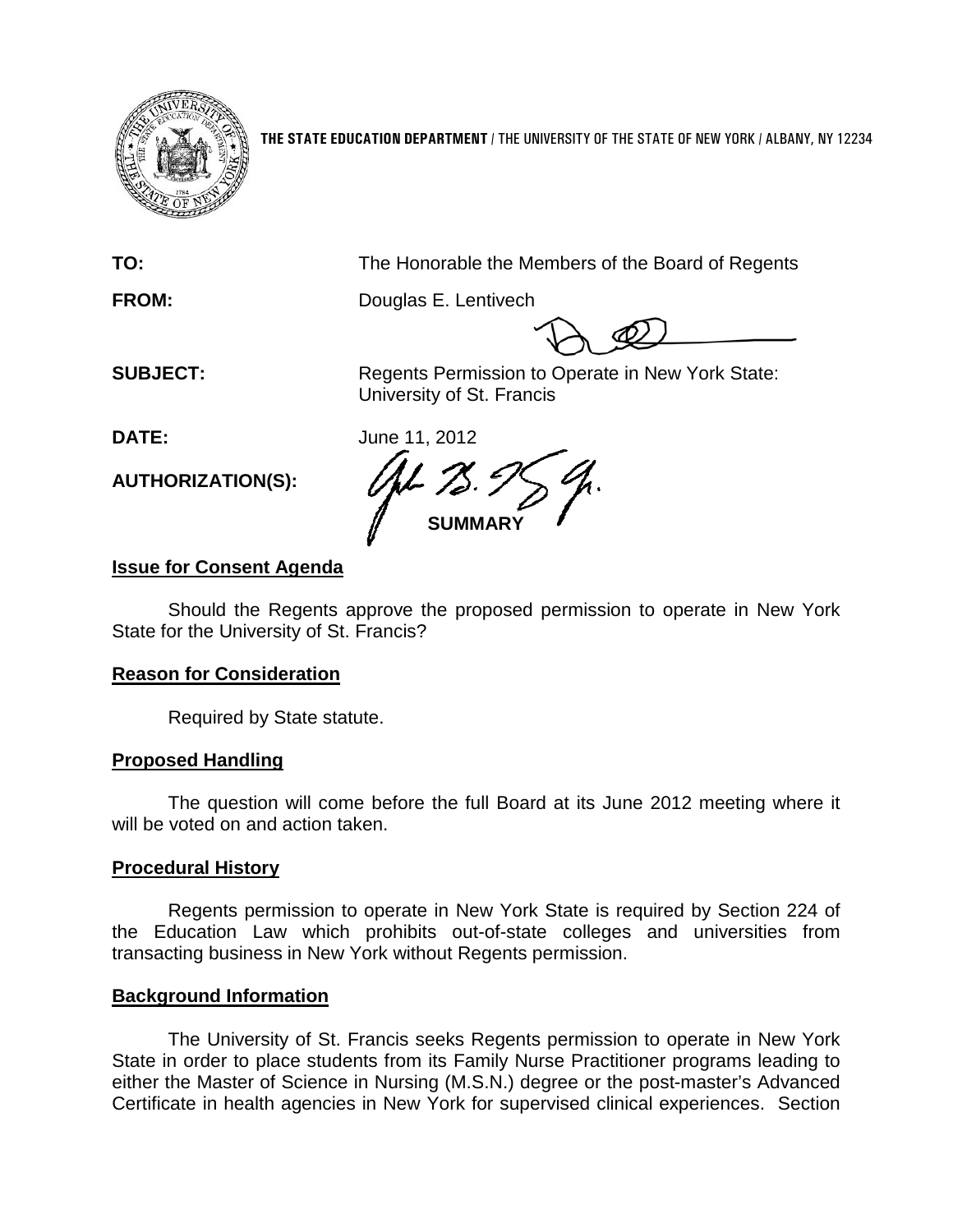6908 of the Education Law restricts the practice of nursing to licensed persons or students enrolled in educational programs that the State Education Department has registered. The University's Nursing programs are accredited by the Commission on Collegiate Nursing Education. Graduates of the Family Nurse Practitioner programs are eligible for certification as Family Nurse Practitioners through the American Nurses Credentialing Center. The programs meet the standards for registration as set forth in the Regulations of the Commissioner of Education.

### **Recommendation**

It is recommended that the Regents approve the proposed permission to operate, effective June 19, 2012, which authorizes the University of St. Francis' College of Nursing to use 2 agencies in New York for clinical education of students enrolled in its Family Nurse Practitioner programs leading to either the M.S.N. degree or postmaster's Advanced Certificate.

### **Timetable for Implementation**

This approval will be effective until June 30, 2017.